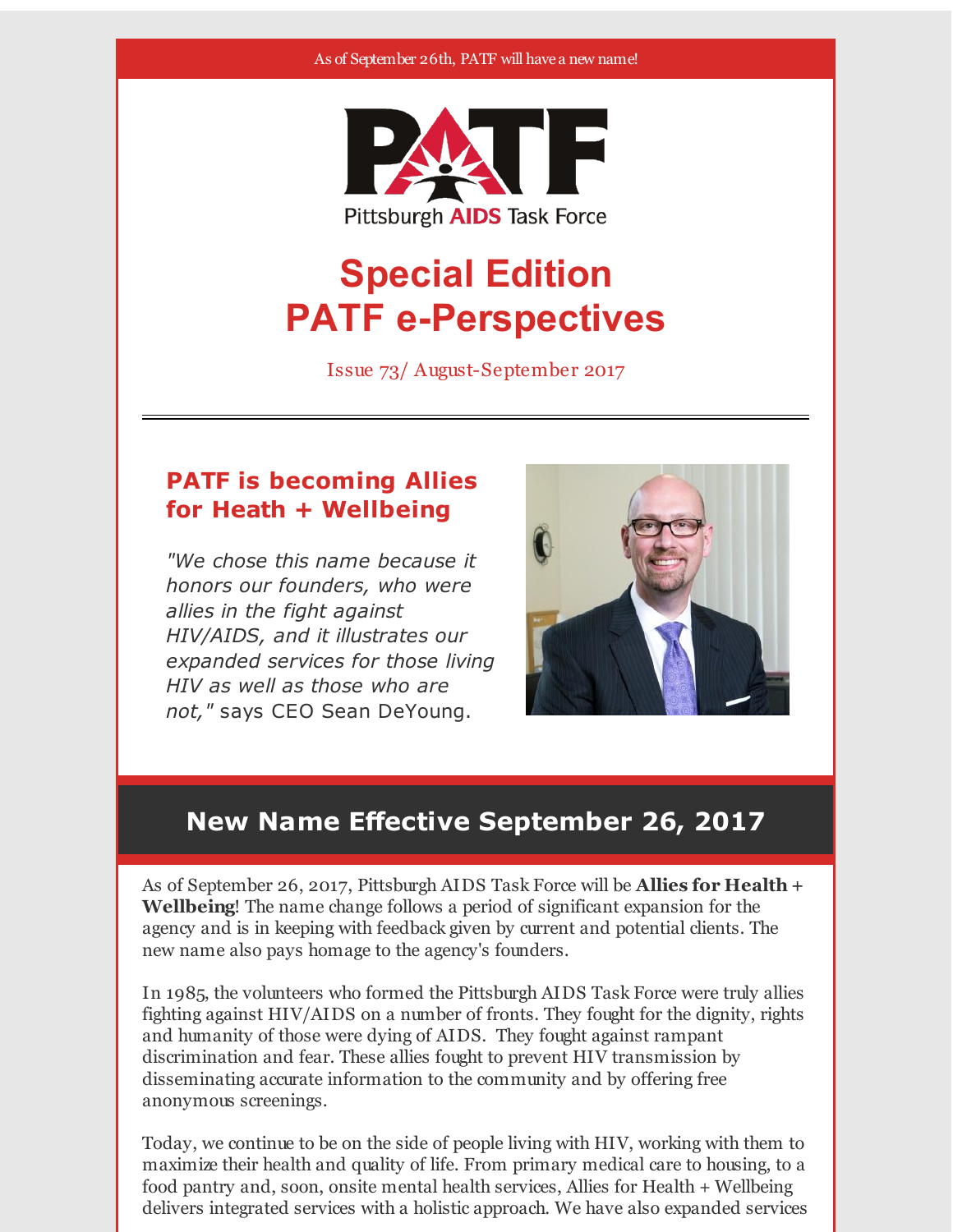for those at risk of HIV, including Pre-exposure Prophylaxis (PrEP), treatment for sexually transmitted infections and viral hepatitis, as well as primary medical care.

With a new name comes a new logo and a whole new brand image. Our new brand image will be unveiled at a launch party on September 26<sup>th</sup>. Therefore, this is the last "PATF" e-newsletter you will receive. Future e-newsletters will come from Allies for Heath + Wellbeing.

# **Board approves revised vision & mission**

In July, the Board of Directors unanimously approved our revised vision and mission statements:

#### **Vision:**

*We envision a healthier community whereby people access integrated medical care and supportive human services in a respectful setting, free of stigma and discrimination.*

#### **Mission:**

*To improve health and well being, we provide integrated medical care, supportive human services, and community-based education for individuals living with, or at risk of, HIV, viral hepatitis, and sexually transmitted infections.*

According to PATF Board President, Brian Balonick, "We have evolved and expanded a lot in the past 18 months and we wanted our vision and mission to reflect this. While our core services for people living with HIV have not changed, we now offer HIV and primary medical care as well as expanded services for those who are not HIV-positive. We want to show the community that we are open and welcoming to everyone."

The vision and mission statements are the cornerstones of the agency's strategic plan, which is currently under development.

# **Don't miss these events!**

### **Charmed by Charity:**

On **Thurs., September 7th,** join PATF from **2:30 p.m. to 5:30 p.m.**at **Alex and Ani Fine Jewelers** in Shadyside for an afternoon of shopping for a cause! Alex and Ani Fine Jewelers is generously providing snacks and punch as well as donating 15% of their sales during the event to PATF! The shop is located at **5505 Walnut Street**.

### **The Bacchanal is Back:**

Join us **Sat., November 26th** from **9:30 p.m. to midnight** at **Spirit Hall & Lodge, 242 51st Street** in Lawrenceville for an evening of dancing, drag, divas, and druids. More details to come!

### **Healthy Living Workshop Series:**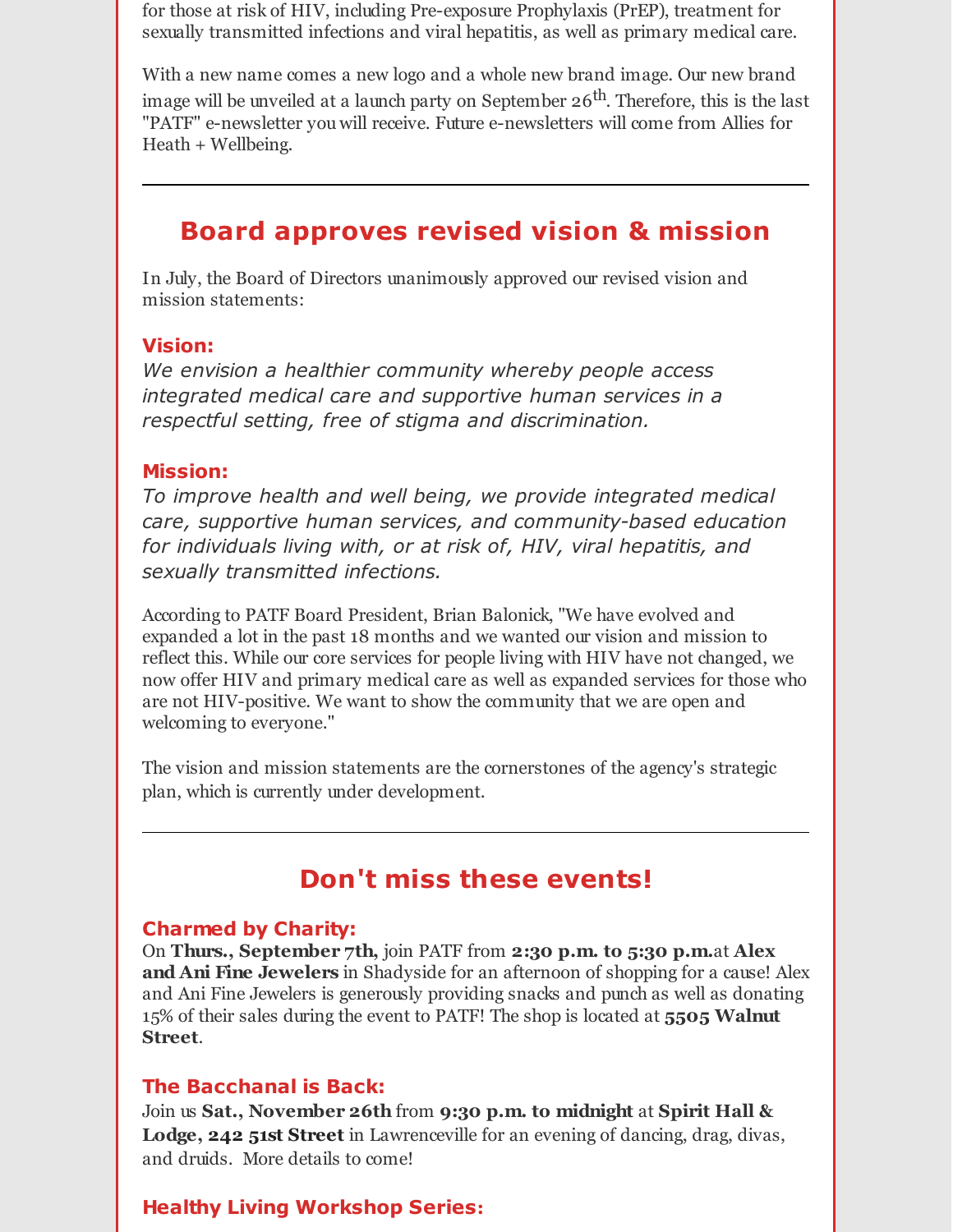PATF is partnering with Vintage Senior Services to present "Healthy Living," a sixsession series designed to help those living with HIV acquire the tools and knowledge they need to achieve and maintain optimal health. The workshops begin on **October 9th at PATF's office**, and there is no fee to attend. Space is limited and registration is required. Please contact PATF at 412-345-7456 for more information.

## **Meet our new staff member**



**Paula Simon** joins PATF as **Development & Communications Coordinator**, responsible for implementing PATF's marketing and communications strategies, assisting the Chief Development Officer in donor relations and fundraising initiatives. Prior to joining PATF, she worked as a marketing and administrative consultant for various, local nonprofits and businesses. She has also worked as a Marketing + Communications Associate at Kelly Strayhorn Theater. She

completed her Bachelor of Arts in communications at Carlow University in Pittsburgh.

### **Kennywood day a success**

PATF had a great time partnering with **Shepherd Wellness Community** for our annual Kennywood Day in July!



**Follow PATF to keep up with our latest news!**